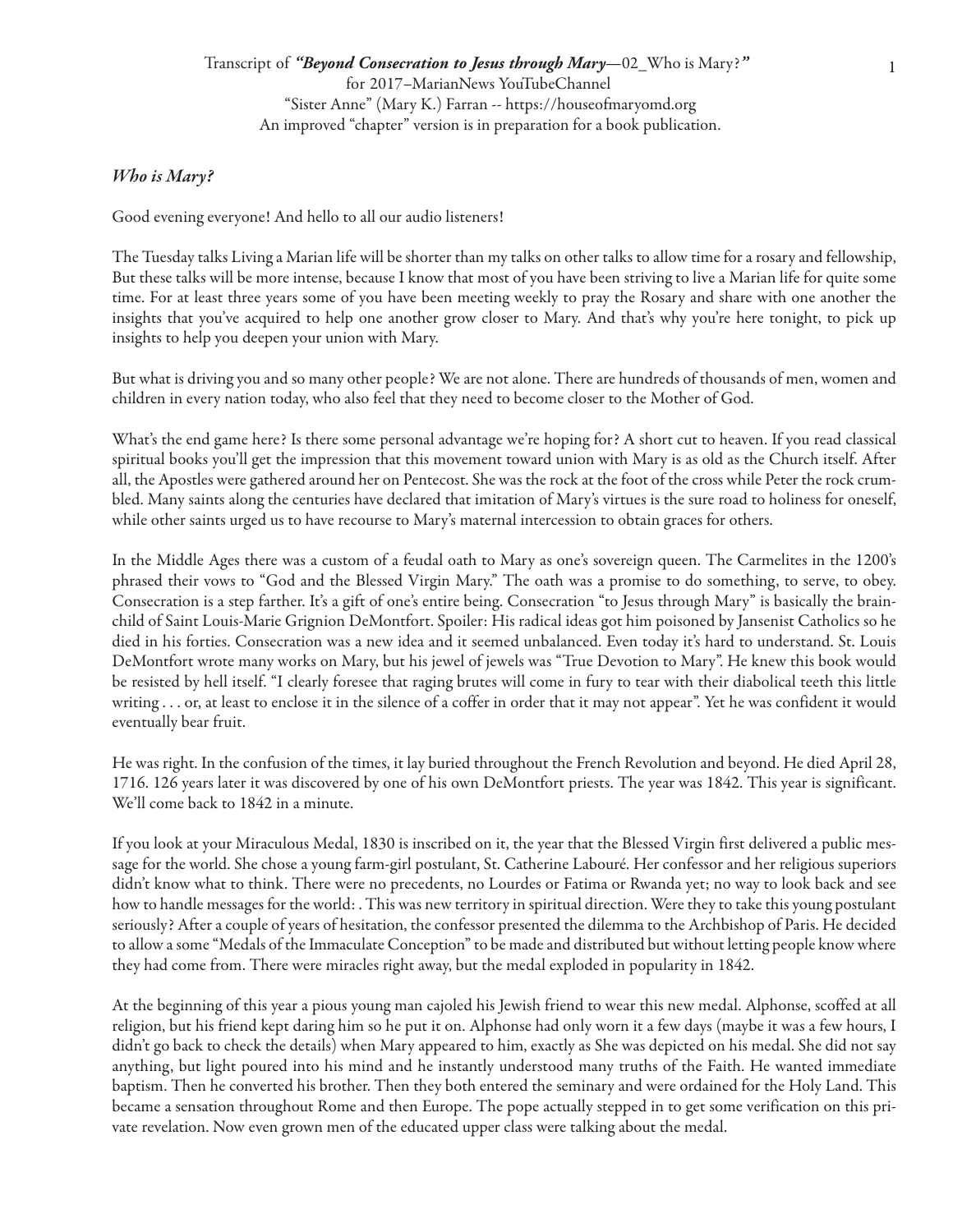So right at this sensational moment, there was another sensation. The original French version of *True Devotion* began to be read by everybody, at least in France. A new appreciation of Mary was born. Thousands of French Catholics joined a confraternity called the Children of Mary. They wore the medal, made a consecration to Mary and pledged to practice virtues pleasing to the Blessed Virgin. In 1858, just sixteen years later Bernadette of Lourdes described a lady in a grotto wearing a white dress and a blue sash, and some suggested it was a deceased "Child of Mary" because that's the garb they wore in processions.

The Church had entered the modern Marian era with a bang. The next sensation was an apparition of Mary at LaSalette in 1846, then Lourdes in1858, then Pontmain and on and on right up to the approved apparitions of Rwanda where Mary sang danced with high school girls in equatorial Africa, then went on to warn the country which was almost 90% Catholics, that if the tribes did not practice authentic charity and forgiveness, their country would deteriorate into violence. And it happened ten years later.

So this new era of apparitions with messages for the world was accompanied from the beginning by the writings and insights of St. Louis Marie DeMontfort. This is January 2017, the centenary of one of the richest Marian apparitions, Fatima. Where was DeMontfort in 1917? In Dublin, Ireland. A young civil servant named Frank Duff was working in the St. Vincent de Paul Society. Frank was introduced to a book by a friend. It was "The True Devotion to Mary". Frank began to give talks. People desired to put the devotion into practice. A meeting was arranged: 8 pm September 7th, 1921, the eve of Our Lady's birthday. The Legion of Mary was born. The Legion is almost a hundred years old now. In the era around WW II it was a massive worldwide movement where laypeople did dangerous work as missionaries in countries like China. They translated DeMontfort's work into nearly every language around the globe.

I was a member of the Legion as a teenager and I made the consecration:

*I deliver and consecrate to thee, as thy slave, my body and soul, my goods, both interior and exterior, and even the value of my good actions past, present and future. I leave to thee the entire and full right to dispose of me and of all that belongs to me, without exception, as thou pleasest, to the greater glory of God*

I went on to become a Carmelite and pronounced my "feudal" oath to "God and Blessed Virgin Mary". But I was a closet rebel. I wanted to love Mary, but I felt offended by her. Why was this Galilean girl in the middle of my union with God. All the books I read, even DeMontfort, kept affirming her prerogatives, her graces, her holiness, but all the theology books I read made it sound like God chose her arbitrarily. Who is Mary? It seemed to me that She was just lucky. Somebody had to be the mother of baby Jesus.

Life is a role of the dice, isn't it? We can't control who our parents will be, whether we'll be handicapped, or get a good education. A friend of mine, who's flown all over the world, told me that to be born in the United States was to win a lottery ticket. She was dumb-founded at how much we have, compared to most people who's primary occupation is to find food for the day. Today 21,000 people will die of hunger and 125,000 will be aborted.

Was Mary just lucky to get picked for the best job ever, Mother of God and Queen of Heaven and Earth? Was God reduced to making his selection from the small number of eligible girls who lived in Israel around 1 AD? Or can God decide to place persons to be born in certain eras?

This question was important to me, because as hard as I tried, I just couldn't conjure much respect for someone who got a free ride to holiness. It was hampering my devotion to Mary.

So I invested a lot of time delving into the theology of predestination and how it works in tandem with our free will, but that's an intense subject so I'll save that for another talk. Suffice it to say that I became convinced that Mary and Joseph and Peter and Andrew were all placed in Israel just as you and I have been placed in this country in this era of history. We each have a mission, a role to play. At last, I had come to be convinced that Mary was chosen because she was the most worthy person in all creation.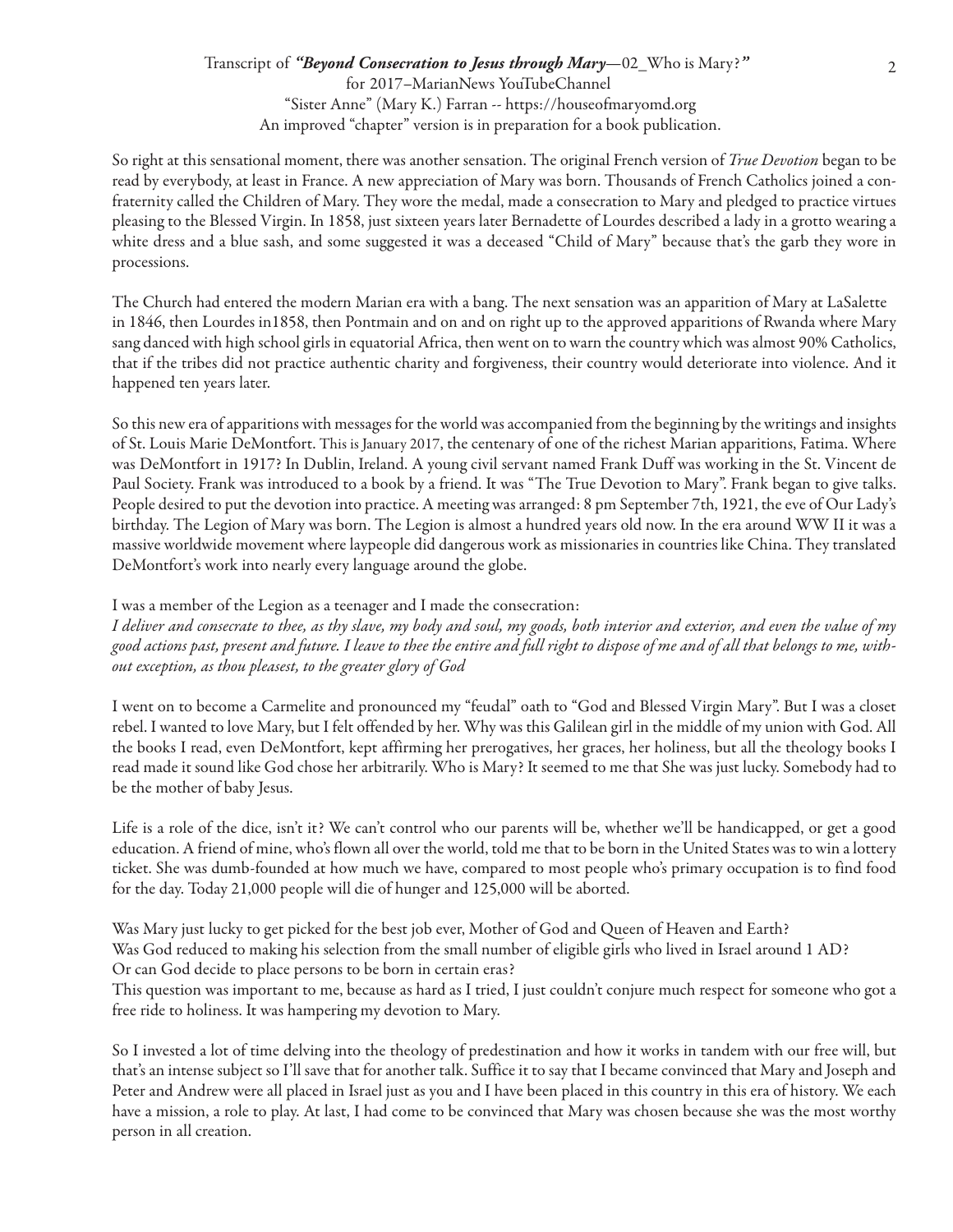In Carmel we go into extra solitude twice a year for ten days, once for a community retreat, and once for a private retreat. During the annual private retreat, except for Mass and community meals, I could spend the entire day in a hermitage surrounded by 3 lakes. 90 acres of woods and 900 entertaining squirrels. When I was about 36 or 37 (about twenty years ago because I'm57 now) my private retreat encompassed the Feast of the Immaculate Heart of Mary. It was Saturday afternoon of that feast day and I was in prayer. Suddenly I was drawn into an experience that changed my life. I seemed to be given a participation in Mary's heart.

In her prayer she was focused on the pain of Yahweh. From the Garden of Eden onwards Yahweh had tried to give Himself in friendship to mankind, but down through the ages mankind, as a body, had not received his love. Have you ever done some historical research on Mary's particular era? The local king was a half Jew who had murdered several people in his family. Millions in the world were living under the yoke of Roman Gentile pagan domination. The Jewish High Priesthood was auctioned off by the Romans year by year to the highest bidder, when according to Levitical law it was supposed to be a lifetime office appointed by the Jewish king. The banking corruption in the temple was scandalous. Most of the priests were Sadducees who openly stated that they didn't believe in large portions of the Old Testament. For example they rejected all passages that mentioned angels. There was a lot of materialism in Mary's day. Many Jews just wanted God to bless their country and give them a nice life. Not much love of the true God among the people who had entered into covenant with Yahweh to be a witness to Him before the pagan world. It was really beyond sad.

Yet I clearly perceived that Mary wasn't sad for herself, but for God. Her empathy for the pain of his rejection became so intense that rose to a pitch and threatened to destroy her. She was only human and this was the pain of a divinity. I was feeling drawn into that pain of God and it was starting to become a scary vortex when something happened. Yahweh couldn't bear to see Mary in such agony. But the only way to stop her pain was to stop his own, because it was his pain that was paining her. She was grieving that He hadn't been received by mankind. In that moment, God had compassion on her and She conceived the love of God. In her own humanity, God was finally fully received by a human being. The agony merged into mutual ecstasy. This was the context of the Incarnation as it was revealed to me.

Okay, where is the part that the Archangel Gabriel asked her to become the Mother of God? "Behold, you will conceive in your womb and bear a son, and you shall call his name Jesus." [Lk 1:31] The angel never actually asked her. He just presumed on her consent. He had already said that She was full of grace and the Lord was with her. Perhaps in that moment of agony and ecstasy she had conceived God in her heart, or maybe actually in the flesh also but she didn't realize it until the angel told her about it.

I'm not asking you to believe my personal understanding of the Annunciation, but I share it because I want you to benefit from a new perspective on this woman who is often portrayed as a spineless, uneducated, simple girl who was amazed to be chosen to have a baby who was the Son of God. Could it be that God was responding to the desires of an intensely passionate woman who was a true daughter of Abraham, Isaac and Jacob? Those chosen patriarchs put up with all sorts of hardships and painful trials because of their hope that God would empower their descendants to become "a blessing for all the families of the earth" [Gn 12:3] Those men were selfless, strong, admirable. St. Therese, another passionate soul, wrote in her autobiography that her desire to save souls was a "veritable martyrdom". She too was in agony until God blessed her. She would proclaim in her writings that St. John of the Cross was right when he said "that the soul obtains from Him as much as it hopes for from Him." [Dark Night Ch 21.8] And on the same theme of strong confidence in God, St. Teresa of Avila kept telling her daughters to pray for great things, because God is a great God.

But Mary's intense desire wasn't fully alleviated, because the reception of Jesus was far from 100% in her day, and even up to the present. She lives in perpetual ecstasy in her union with God, but she lives in perpetual agony because She shares God's desire for union with every soul. As in Rev. 12, She is the great woman in the heavens, always in labor over souls. She is always presenting her pain to Him, really his own pain, to ask Him to draw down the Holy Spirit on souls who are far from his grace. And He is always bending over her, to take away her pain by offering fresh graces to those who had resisted grace.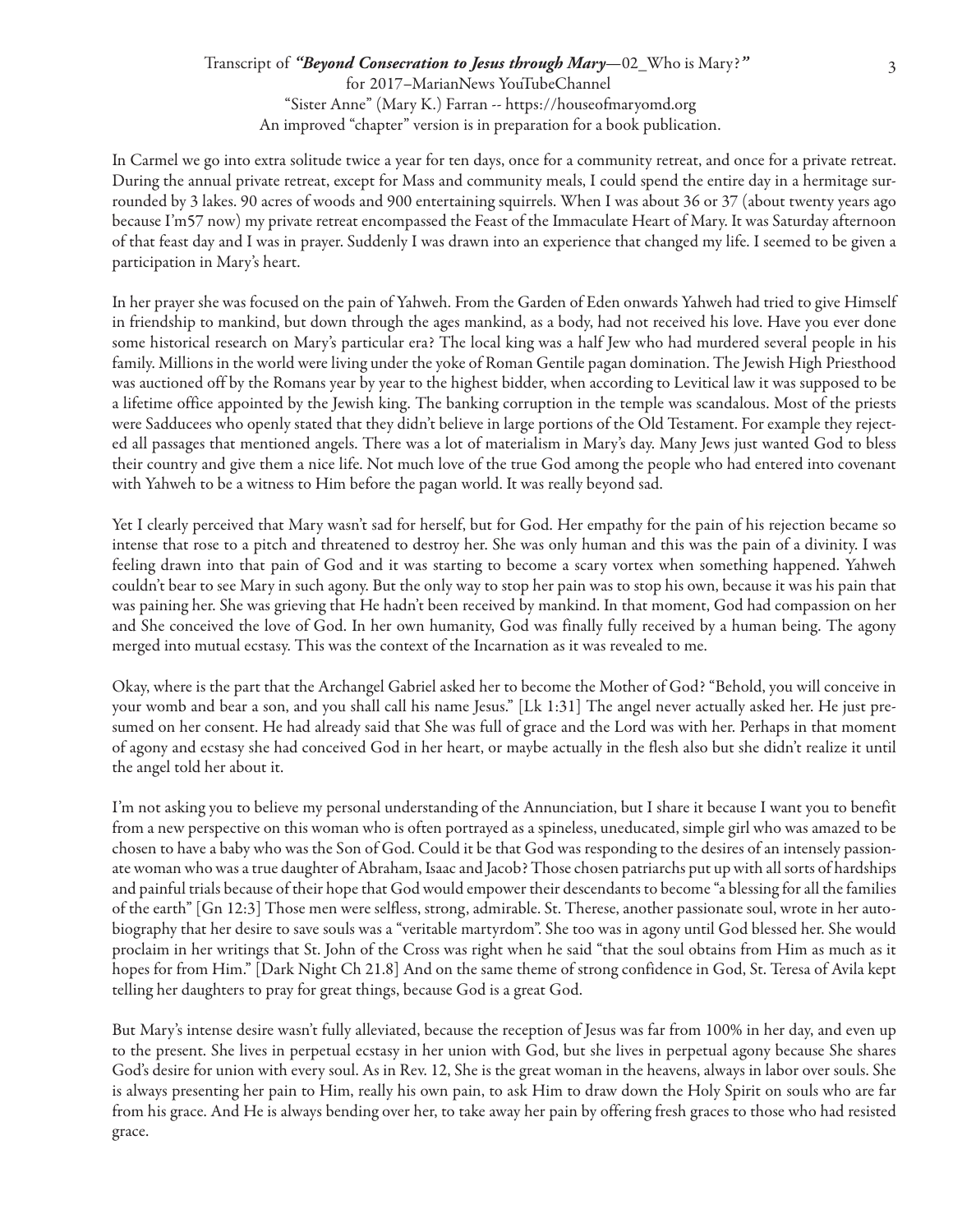I practically melted into a puddle that day in the hermitage. Thenceforth I perceived Mary as a towering inferno of goodness, love, joy and agony. I wanted to relieve her of her burden, even as She endeavored to relieve Yahweh. The DeMontfort consecration was no longer enough. I didn't want to just belong to her, to allow her to use me to help her save souls. No, I wanted to BE ONE WITH HER, to participate in her agonizing heart.

But I held back. Surely my desires were going too far! Perhaps this was heresy! Was I being carried away by my emotions? I talked about it with my confessor, and he assured me that I couldn't love Mary too much. But I replied that he didn't understand what I was asking. I blamed myself. I needed to describe that experience more precisely. Week after week I tried to add another nuance in human vocabulary to an impossibly subtle and spiritual experience. But he kept laughing and telling me to love Mary without hesitation, without any reservation. I told him I would find a more learned confessor. He recommended a Carmelite monk twice his age. But the whole scenario was repeated. He too said I couldn't love Mary too much. But it wasn't about LOVE, it was about UNION with a mere human being. Was this heresy or not?

I had no choice but to research the problem myself. We had a marvelous library in that monastery, and the monks nearby had an even larger library. I began to take notes as I read book after book after book. We only had manual typewriters at that time and for paper we cut up brown paper bags or used labels off cans. I had spent my first 13 years in another Carmel which had a softer concept of poverty and began to badly miss my old computer to help me deal with all these notes. Suddenly the monks next door voted to embark on a large liturgy project. They approached my prioress. If they provided the computer could Sr. Anne be their secretary? The new computer came with Bible software that included multiple translations in several languages, 4 Greek and Hebrew lexicons, concordances and commentaries. In the same month a business man began donating reams and reams of paper. I was going to need all this. Years of research lay ahead of me and I dove into it with enthusiasm.

The treatises on Mary over the centuries were sporadic and superficial. I realized I had to begin from the beginning. Mary's role was to be the New Eve, but the Old Eve dropped out so early that we never saw what her vocation was supposed to look like. I can't remember now if it took one year or three years of study, but I reached a moment where I could make that deeper consecration, namely to at least offer myself to be fully united with her heart. That moment came during a subsequent retreat when I kept saying "I want to be Mary!" It was a crazy idea. I was laughing at the absurdity but I couldn't get rid of it. To distract myself I walked into the library, reached up at random and pulled a book off the shelf. I opened to a passage of St. Maximilian Kolbe telling his monks "Brothers, you must *be* Mary! You must preach about Mary. You must not stop talking about Mary, because so far, nothing about Mary has been said." It was hyperbole. Much had been written about Mary, but it was only the tip of the iceberg. It was going to take much more prayer, reflection and study to gain a better understanding of her place in the Church.

Later on I'll approach the question "Who is Mary?" from a doctrinal, scriptural or theological context, but I wanted to focus today on Mary's personality. I don't want her to be a stranger on a pedestal for you or some remote hero in the clouds. I wanted you to see that she's alive, intense, and greatly interested in a personal relationship with each of you. She's not limited by space and time.

I want to conclude with a gospel confirmation of the idea that we can really be identified with Mary. You may be familiar with the theological tradition that a priest is identified with Jesus in a special way. Here is a quote from Pope St. John Paul:

"Dear friends, you are ontologically configured to Christ the Priest, to Him, head and shepherd, which is why we say in all truth, with the whole of Tradition, that every priest is *alter christus* …. At the moment of ordination you received a new mode of being." [ JPII Message to the 4th International Meeting of Priests, June 19, 1999]

*Alter Christus*, is Latin for another Christ. It's hinted in St. Paul and I could refer you to entire documents on that, but do you know that the Gospel itself speaks of *Altera Maria*, another Mary?

Jn 19:25—Standing by the cross of Jesus were his mother (Mary), and his mother's sister, *Mary the wife of Clopas*, and Mary Magdalene. (That is, three Mary's at the foot of the Cross: the Mother of God, the repentant Magdalene and then a third Mary.)